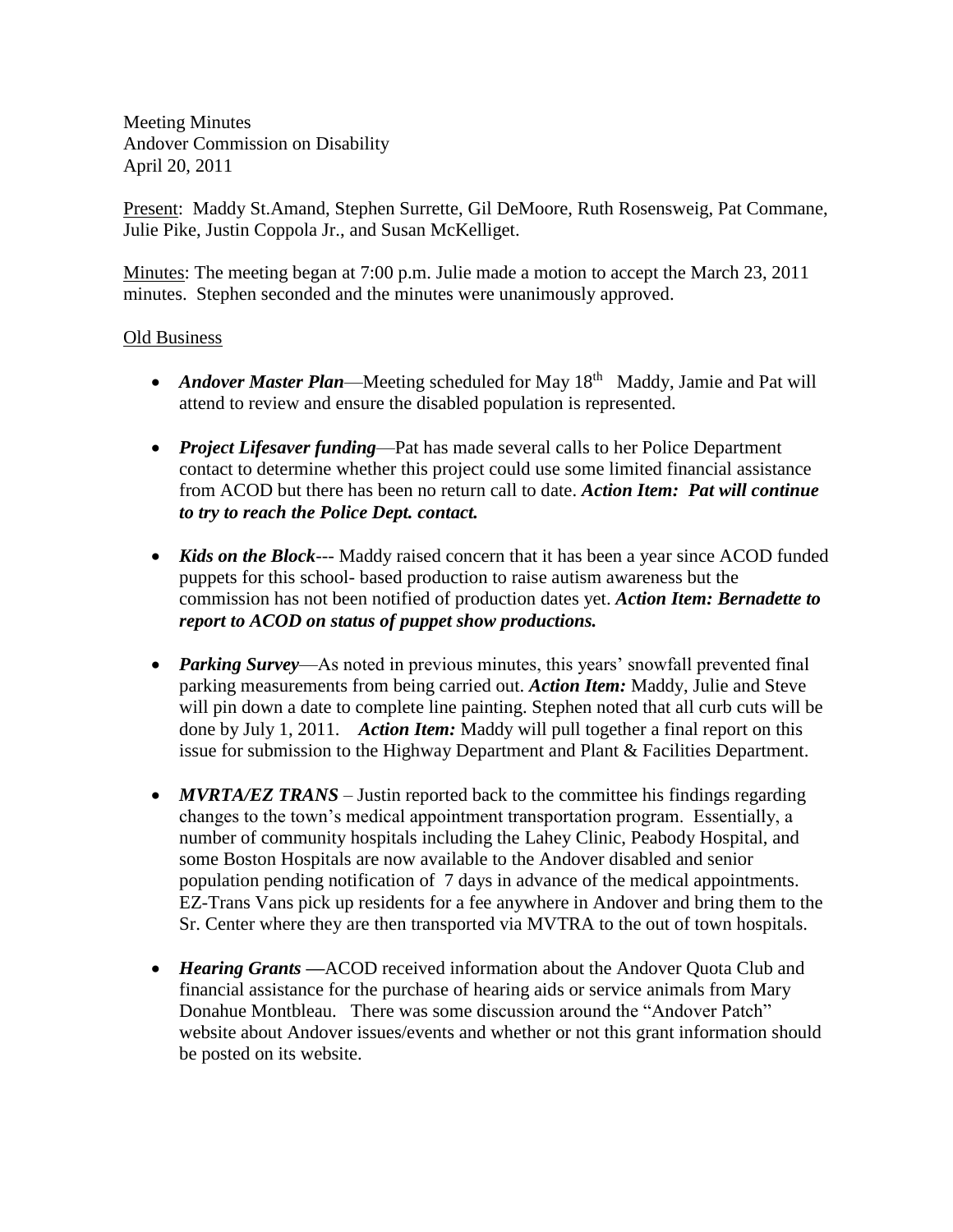- Color Printers for Doherty /related color toners Maddy reviewed correspondence from Rod Smith, Town Accountant regarding the color printers ACOD funded for the Doherty Middle School special education program. ACOD funded three printers at \$400. each (with \$300. for ink and supplies) for a total of \$1,500, but the bill was for two color printers in the amount of \$1,640.76. Mr. Raymond Tode of Information Systems offset the price difference from his budget. *Action Item: Maddy will be in touch with Mr. Tode to clarify this matter.* In addition, we have not yet received acknowledgement of this gift though the award letters were issued on January 30.
- On a side note, Maddy mentioned that ACOD was not on the punch list for the warrant articles for Town Meeting. In years past, we received early notices of the various committees' support of the articles and Maddy has traditionally reviewed the articles to formulate our position. *Action Item: Maddy will speak with LarryMurphy, the new town clerk, to ensure that we are included next year.*

## New Business

- *Veterans Memorial Auditorium—* Maddy and Ed Ataide spent time walking around the newly- remodeled auditorium to formulate signs needed to indicate the location of handicap accessible spaces in the Bartlet Street lots. Financial support of the signs was voted upon at the last meeting. *Action Item: Maddy will meet with the Veterans Affairs Director Michael Burke to further review signage issues.*
- *Shawsheen Plaza—*Maddy met with Michael Russo, project manager for the construction company renovating the new Stop & Shop location at Shawsheen Plaza., as well as the architect who drafted the plans. In mid-May following construction completion and the turn-over of responsibility to Stop and Shop operations, Maddy proposed that we would like to do a final inspection with a commission member who uses a wheelchair. There was some discussion about the automatic doors, the three handicap accessible checkouts, a lower customer service counter in compliance with accessibility requirements, and a first level (vs. the mezzanine) staff room accessible for lockers and lunch for disabled employees. Maddy directly advocated for Stop and Shop to consider a goodwill effort to improve safe access into the parking lot (curb cuts and pedestrian walk) for neighboring housing areas, many of which house elderly citizens. Though this is the responsibility of the landlord of Shawsheen Plaza, the construction personnel will make a strong recommendation to S & S staff and management.

## *Discussion of Past Funding Proposals:*

*Rental of temporary ramps—*ACOD will put this concept on hold at this time because of a number of outstanding issues involving ramps

*Headphones for schools—*Last month, Pat reported that a fire department contact informed her that there may be a need to provide headphones to students who need them, for safe evacuation and or emergencies in the schools. Pat checked on prices and